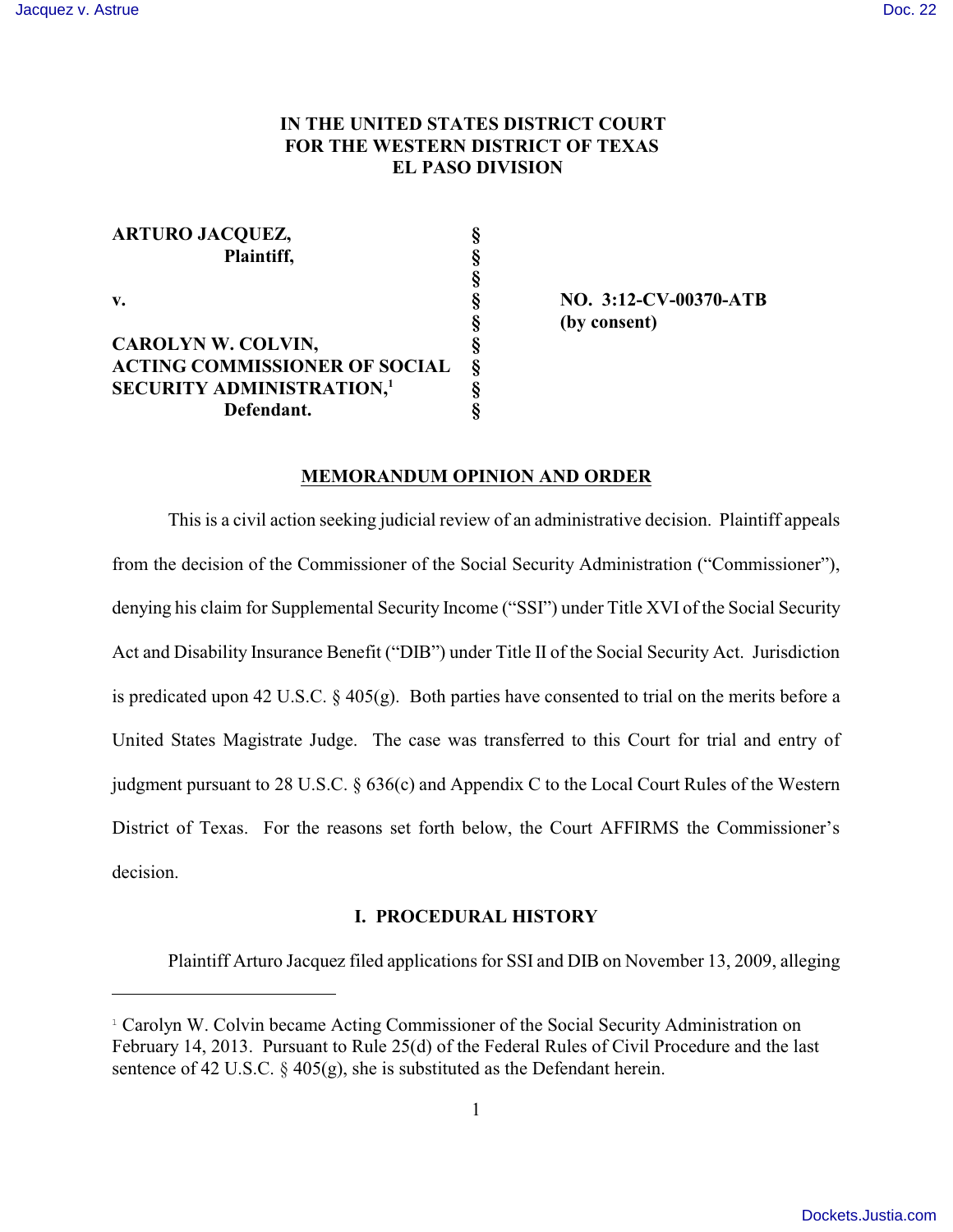disability due to diabetes and vision problems.  $(R.30, 68, 69, 151, Doc. 18:5-7).$ <sup>2</sup> His applications were initially denied on January 28, 2010, and denied again upon reconsideration on March 5, 2010. (R. 56, 70). A hearing was then requested by Plaintiff, and it was subsequently held on January 25, 2011, before an Administrative Law Judge ( "ALJ"). (R. 22-49). The hearing was held remotely via video, duringwhich Plaintiff and Pamela Bowman, a vocational expert, testified. (R. 24, 45, 85).

On April 21, 2011, the ALJ issued a decision finding that Plaintiff was not disabled. (R. 10- 17). The ALJ found that Plaintiff had the following severe impairments: diabetes mellitus and chronic low back pain. (R. 12). The ALJ determined that Plaintiff had the residual functional capacity to perform the full range of medium work and retained the ability to perform his past relevant work as a milk products laborer and warehouse supervisor. (R. 14-16). Plaintiff's request for review was denied by the Appeals Council on July 18, 2012. (R. 1-3).

Plaintiff now seeks judicial review of the ALJ's decision pursuant to 42 U.S.C. § 405(g). On September 17, 2012, Plaintiff submitted his motion to proceed *in forma pauperis*. (Doc. 1). His motion was granted on September 20, 2012, and on the same day Plaintiff filed his complaint. (Doc. 4, 5). The Commissioner filed her answer on December 3, 2012. (Doc. 13). On January 3, 2013, Plaintiff filed his brief in support of his claim and the Commissioner filed her reply brief on January 31, 2013. (Doc. 18, 21). This case was transferred to this Court on January 23, 2013. (Doc. 20).

## **II. FACTUAL BACKGROUND**

Plaintiff, who was born on January 24, 1955, was fifty-four years old at the time of the

<sup>&</sup>lt;sup>2</sup> Reference to court documents filed in this case is designated by "(Doc. [docket entry number(s)]:[page number(s)])." Reference to the record of the administrative proceedings is designated by " $(R.$  [page number(s)])."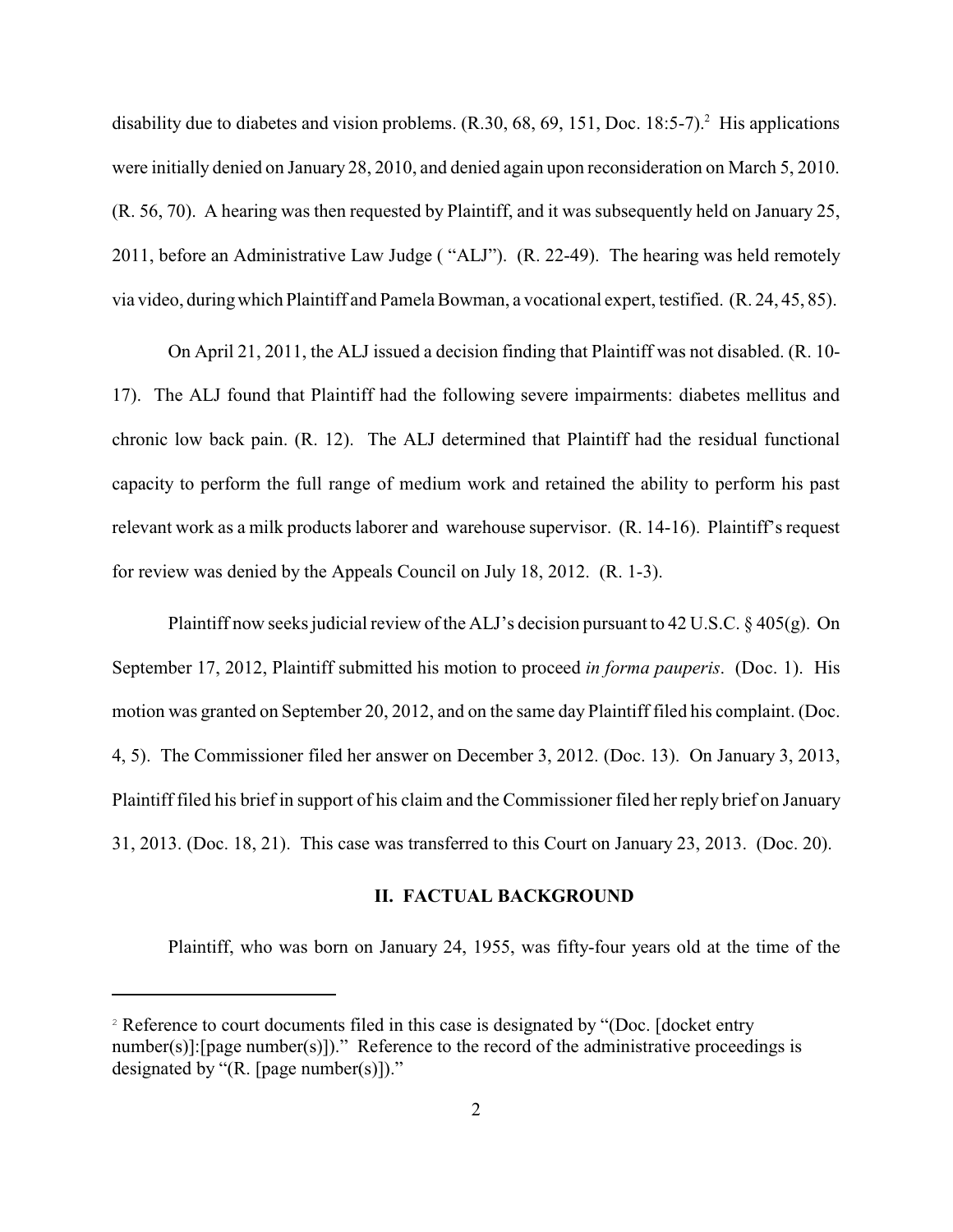alleged disability onset, and was fifty-six years old at the time of the ALJ's decision. (R. 138). Plaintiff has a tenth grade education and worked as a fork lift mechanic, a milk products laborer, and a warehouse worker in the past. (R. 27, 152).

Plaintiff testified that he can no longer work due to his diabetes, which causes pain in his back, shoulder, arms, and legs. (R. 30). Plaintiff further testified that he has high blood pressure, high cholesterol, and tingling in his feet. (R. 30). He stated that he has reduced vision and has lost most of his teeth due to diabetes. (R. 41). He also experiences finger cramping due to his arthritis. (R. 30). In addition, he suffers from depression, constant headaches, and loss of short-term memory. (R. 38-40). He also reported experiencing sleepiness and dizziness as side effects of his medication. (R. 33). As a result, Plaintiff has to lie down about four times a day, for up to one and a half hours each time. (R. 33-34).

Plaintiff estimated that he can only walk two blocks before he needs a break, that he can only stand for about thirty minutes, and that he can only sit for about thirty minutes before he has to get up and stretch. (R. 36-37). Plaintiff also stated that because of the pain in his back and arms, he could not lift objects heavier than ten pounds. (R. 37).

#### **III. ISSUES**

Plaintiff presents the following issues for review:

1. Whether the ALJ's determination that Plaintiff's depression is not a severe impairment constitutes legal error. (Doc. 18:3-5).

2. Whether the ALJ's residual functional capacity determination is supported by substantial evidence. (Doc. 20:5-8).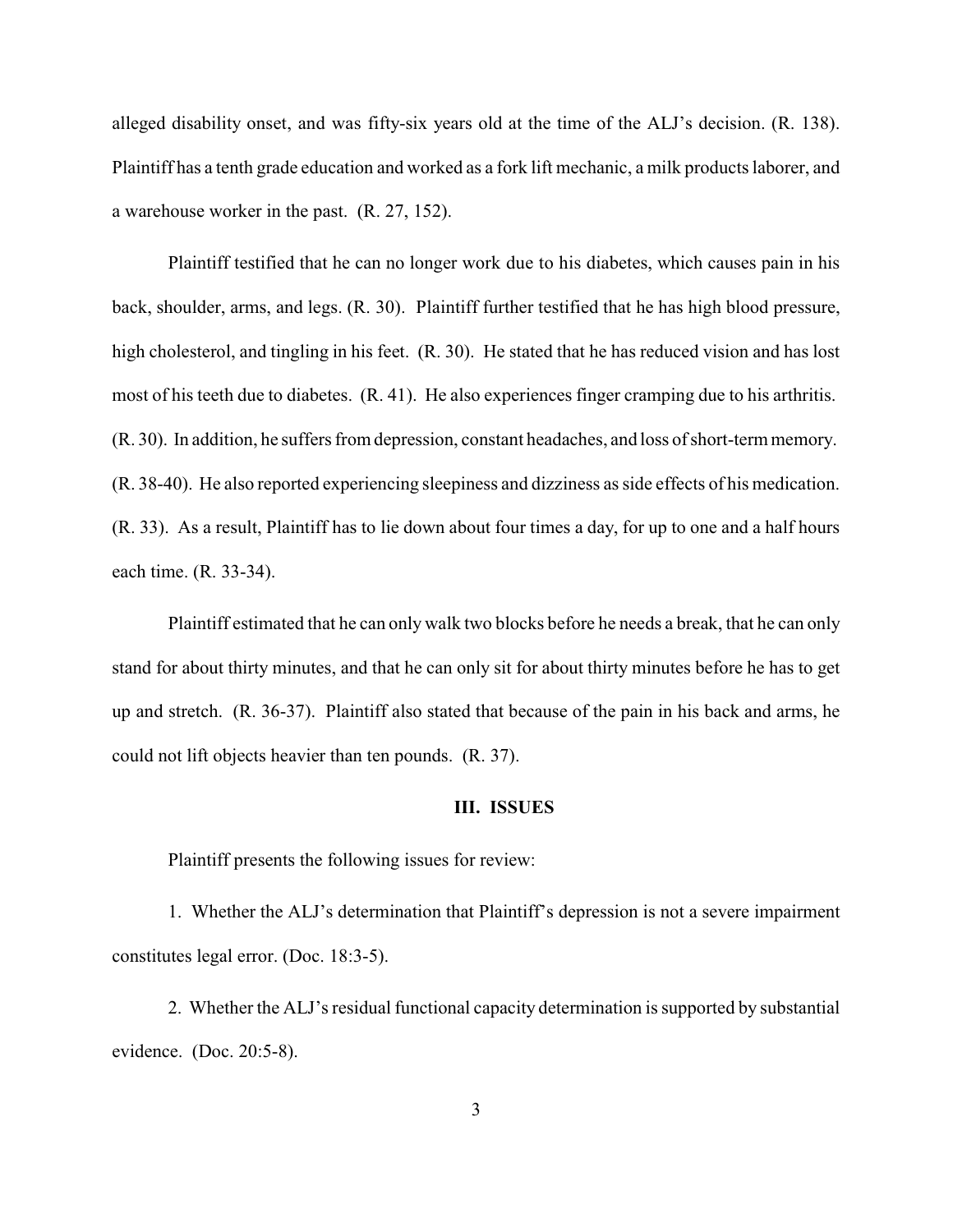#### **IV. DISCUSSION**

### **A. Standard of Review**

This Court's review of the Commissioner's decision to deny benefits is limited to two inquires: (1) whether the decision is supported by substantial evidence, and (2) whether the Commissioner used the proper legal standards to evaluate the evidence. *Myers v. Apfel,* 238 F.3d 617, 619 (5th Cir. 2001), citing *Greenspan v. Shalala,* 38 F.3d 232, 236 (5th Cir. 1994), *cert. denied,* 514 U.S. 1120 (1995); 42 U.S.C. § 405(g). Substantial evidence is more than a scintilla, but less than a preponderance, and is such relevant evidence as a reasonable mind might accept as adequate to support a conclusion. *Richardson v. Perales,* 402 U.S. 389, 401 (1971). A finding of "no substantial evidence" will be found only where there is a "conspicuous absence of credible choices" or "no contrary medical evidence." *Johnson v. Bowen,* 864 F.2d 340, 343–344 (5th Cir. 1988) (per curiam) (citing *Hames v. Heckler,* 707 F.2d 162, 164 (5th Cir. 1983)).

The determination of whether there is substantial evidence to support the fact findings of the Commissioner does not involve reweighing the evidence, or trying the issues de novo. *Newton v. Apfel,* 209 F.3d 448, 452 (5th Cir. 2000); *Haywood v. Sullivan,* 888 F.2d 1463, 1466 (5th Cir. 1989). The court may not substitute its own judgment "even if the evidence preponderates against the [Commissioner's] decision" because substantial evidence is less than a preponderance. *Harrell v. Bowen,* 862 F.2d 471, 475 (5th Cir. 1988). Conflicts in the evidence are for the Commissioner and not the courts to resolve. *Spellman v. Shalala,* 1 F.3d 357, 360 (5th Cir. 1993) (citing *Selders v. Sullivan*, 914 F.2d 614, 617 (5th Cir.1990)).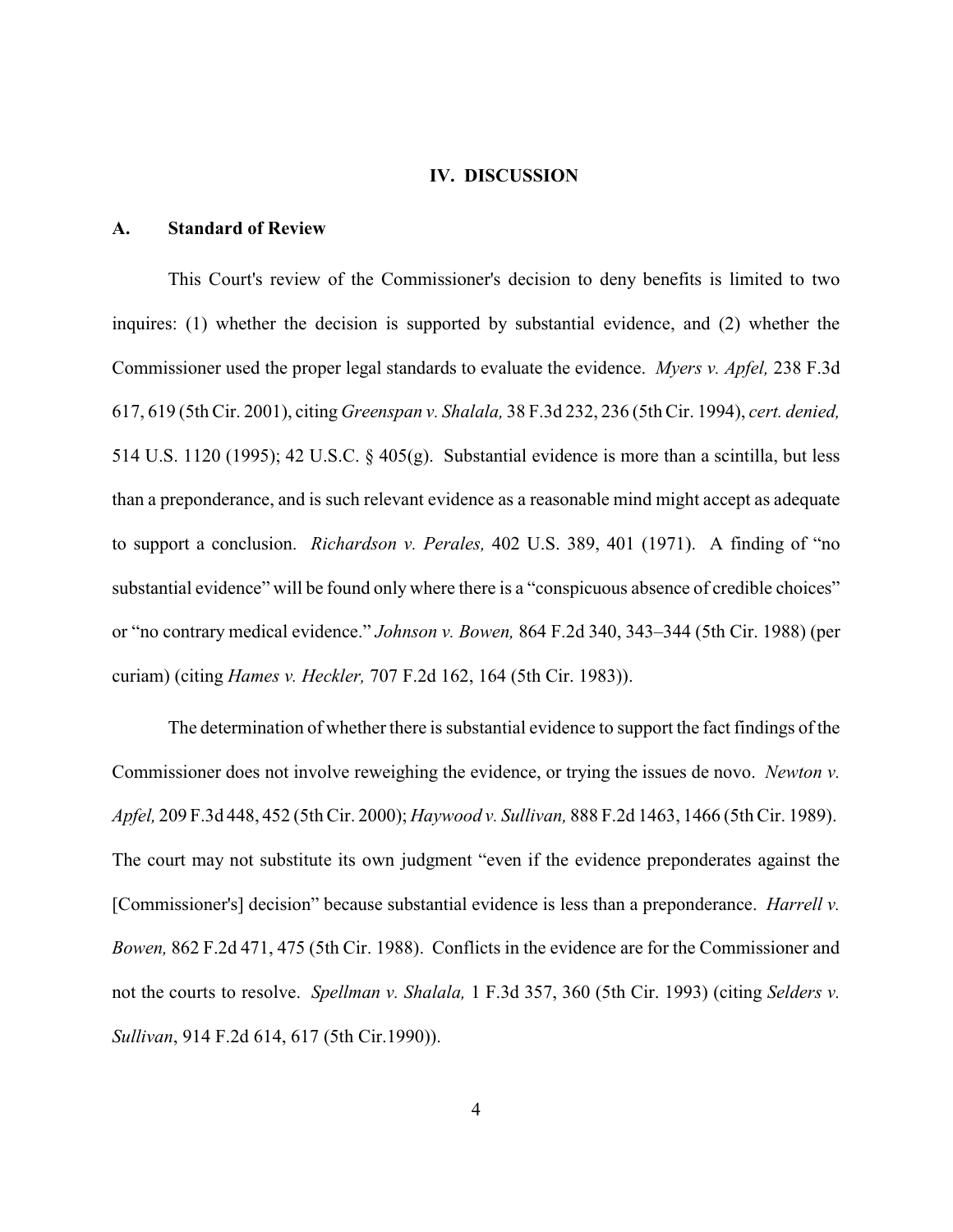The court's role is to "scrutinize the record in its entirety to determine whether substantial evidence supports" the Commissioner's findings. *Randall v. Sullivan,* 956 F.2d 105, 109 (5th Cir. 1992) (citing *Ransom v. Heckler,* 715 F.2d 989, 992 (5th Cir. 1983) (per curiam)). "The role of the courts in this quintessentially administrative process is extremely narrow" and "the Commissioner's decision is granted great deference." *Lewis v. Weinberger,* 515 F.2d 584, 586 (5th Cir. 1975); *Leggett v. Chater,* 67 F.3d 558, 564 (5th Cir. 1995). If the Commissioner applied the proper principles of law and his findings are supported by substantial evidence, they are conclusive and must be affirmed. *Spellman v. Shalala,* 1 F.3d at 360. Conversely, if the Commissioner's findings are not supported by substantial evidence, or the Commissioner incorrectly applied the law, the reviewing court may, *inter alia,*reverse the Commissioner's decision and remand the case for further proceedings. *Murkeldove v. Astrue,* 635 F.3d 784, 792 (5th Cir. 2011).

## **B. Evaluation Process**

"Disability" means an "inability to engage in any substantial gainful activityby reason of any medically determinable physical or mental impairment which can be expected to result in death or which has lasted or can be expected to last for a continuous period of not less than 12 months." *Sinayi v. Astrue*, No. 3:11-CV-2770-D, 2012 WL 3234414, at \*2 (N.D. Tex. Aug. 9, 2012) (quoting 42 U.S.C. § 423(d)(1)(A)). In determining disability, the ALJ makes his findings according to a sequential five-step evaluation. 20 C.F.R. § 404.1520; *Id.* § 416.920. A finding that a claimant is disabled or not disabled at any point in the process is conclusive and terminates the Commissioner's analysis. *Greenspan v. Shalala*, 38 F.3d at 236.

In the first step, the ALJ determines whether the claimant is currently engaged in substantial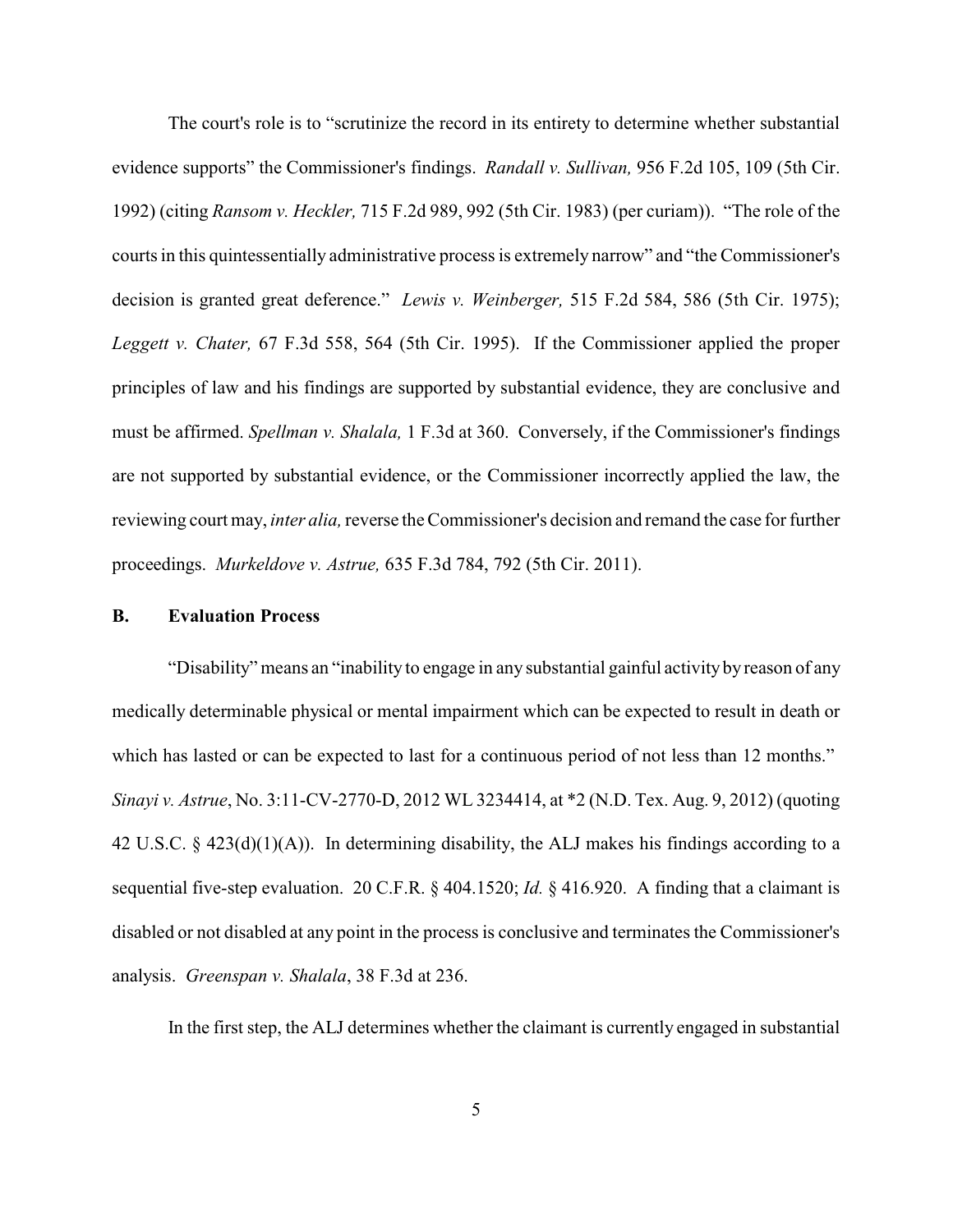gainful activity. 20 C.F.R. § 404.1520(a)(4)(i); *Id.* § 416.920(a)(4)(i). "Substantial gainful activity" means the performance of work activity involving significant physical or mental abilities for pay or profit." *Newton*, 209 F.3d at 452-53 (citing 20 C.F.R. § 404.1572(a)-(b)). An individual who is working and engaging in substantial gainful activity will not be found disabled regardless of his medical condition or his age, education, and work experience. 20 C.F.R. § 404.1520(b); *Id.* § 416.920(b).

The ALJ then determines under the second step whether the claimant has a medically determinable physical or mental impairment that is severe or a combination of impairments that is severe. 20 C.F.R. § 404.1520(a)(4)(ii); *Id.* § 416.920(a)(4)(ii); *Stone v. Heckler*, 752 F.2d 1099, 1101 (5th Cir. 1985). "[A]n impairment can be considered as not severe only if it is a slight abnormality [having] such minimal effect on the individual that it would not be expected to interfere with the individual's ability to work, irrespective of age, education or work experience." *Stone*, 752 F.2d at 1101. Any application of this standard will be presumed incorrect unless "the correct standard is set forth by reference to this opinion (*Stone*) or another of the same effect, or by an express statement that the construction we give to [the regulation] is used." *Id.* at 1106. An individual who does not have a "severe impairment" will not be found to be disabled. 20 C.F.R. § 404.1520(c); *Id.* § 416.920(c).

Under the third step, an individual who has an impairment that meets or is medically equal to the criteria of a listed impairment in Appendix 1 of the regulations will be considered disabled without the consideration of vocational factors. 20 C.F.R. § 404.1520(d); *Id.* § 416.920(d). If the claimant does not qualify under the Listings, the evaluation proceeds forward. 20 C.F.R. § 404.1520(e); *Id.* § 416.920(e).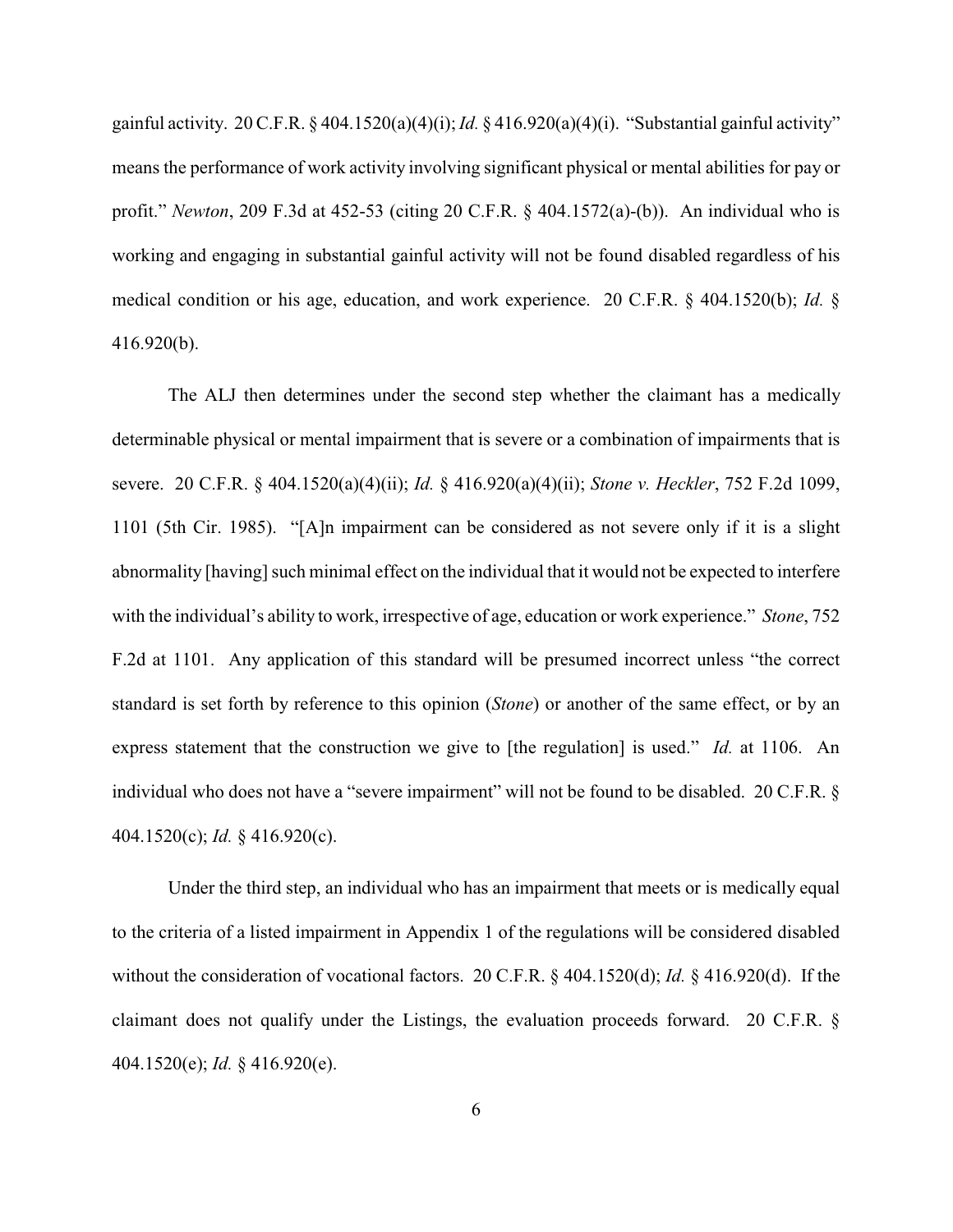Before commencing the fourth step, the ALJ assesses the claimant's residual functional capacity, which is the claimant's maximum work capability. *Perez v. Barnhart*, 415 F.3d 457, 461- 62 (5th Cir. 2005); 20 C.F.R. § 404.1520(e); *Id.* § 416.920(e). The ALJ then proceeds to step four and uses the claimant's residual functional capacity to determine whether the impairment prevents the claimant from performing his past relevant work.<sup>4</sup> 20 C.F.R.  $\S$  404.1520(f); *Id.*  $\S$  416.920(f). If an individual is capable of performing the work he has done in the past, a finding of "not disabled" will be made. 20 C.F.R. § 404.1520(f); *Id.* § 416.920(f).

If an individual's impairment precludes him from performing his past relevant work, the fifth and final step evaluates the claimant's ability to do other work given his residual capacities, his age, education, and work experience. 20 C.F.R. § 404.1520(g); *Id.* § 416.920(g). If an individual's impairment precludes him from performing any other type of work, he will be found to be disabled. 20 C.F.R. § 404.1520(g); *Id.* § 416.920(g).

An individual applying for benefits bears the initial burden of proving that he is disabled for purposes of the Social Security Act. *Selders v. Sullivan*, 914 F.2d at 618 (5th Cir. 1990).; *Fraga v. Bowen*, 810 F.2d 1296, 1301 (5th Cir. 1987). The claimant bears the burden of proof on the first four steps of the sequential analysis, and once met, the burden shifts to the Commissioner to show that there is other substantial gainful employment available that the claimant is capable of performing. *Bowen v. Yuckert*, 482 U.S. 137, 146 n.5 (1987); *Anderson v. Sullivan*, 887 F.2d 630, 632 (5th Cir. 1989). The Commissioner may meet this burden by the use of the opinion testimony

<sup>&</sup>lt;sup>4</sup> Past relevant work is work that was done by the claimant within the past 15 years, that was substantial gainful activity, and that lasted long enough for the claimant to learn to do it. 20 C.F.R. § 416.960(b)(1).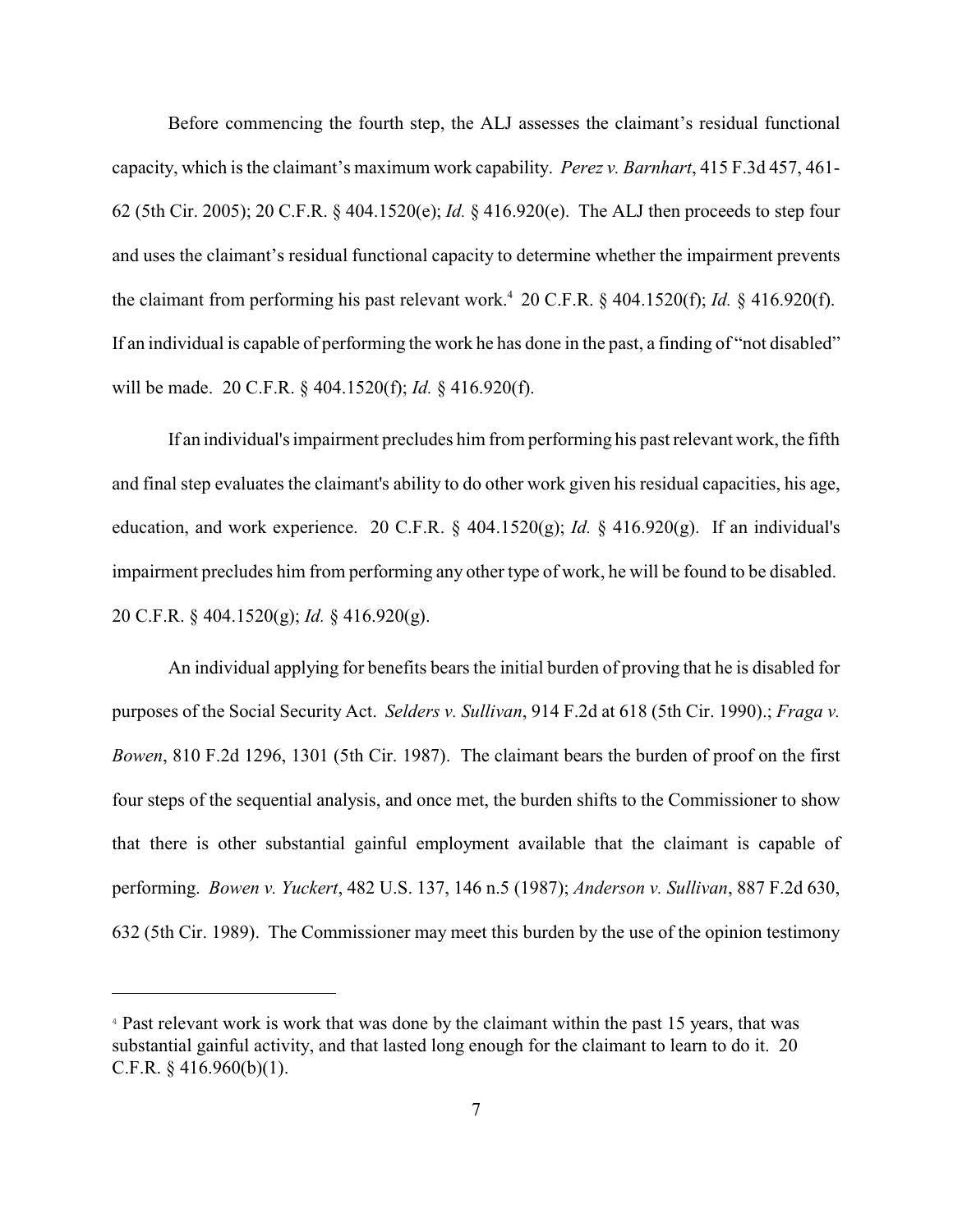of vocational experts or by the use of administrative guidelines provided in the form of regulations. *Rivers v. Schweiker*, 684 F.2d 1144, 1155 (5th Cir. 1982). The Commissioner must demonstrate that other work exists in significant numbers in the national economy that the claimant can do given the claimant's residual functional capacity, age, education, and work experience. *Id.* at 1153. If the Commissioner proves other work exists which the claimant can perform, the claimant is given the chance to prove that he cannot, in fact, perform that work. *Anderson v. Sullivan*, 887 F.2d at 632.

## **C. The ALJ's Decision**

The ALJ issued a decision on April 21, 2011. (R. 10-17). At step one, the ALJ determined that Plaintiff had not engaged in substantial gainful activity since April 30, 2009, the alleged onset date. (R. 12). At step two, the ALJ determined that Plaintiff had the following severe impairments: diabetes mellitus and chronic low back pain. (R. 12). Plaintiff alleged disability due to depression but the ALJ found it was unsupported due to the lack of medical records indicating Plaintiff had ongoing treatment or counseling for depression and the fact that no treating or examining physician had made a definitive diagnosis of depression. (R. 13). In fact, a consultative examination performed on December 31, 2009, was entirely negative for symptoms of depression. (R. 13).

Under step three, the ALJ found that Plaintiff did not have an impairment or combination of impairments that met or medically equaled the criteria of any listed impairment in 20 C.F.R. Part 404, Subpart P, Appendix 1. (R. 12).

Next, the ALJ then determined that Plaintiff has the residual functional capacity to perform the full range of medium work as defined in 20 C.F.R.  $\S$  404.1567(c) and  $\S$  416.967(c). (R. 14). Based on Plaintiff's residual functional capacity and the vocational expert's testimony, the ALJ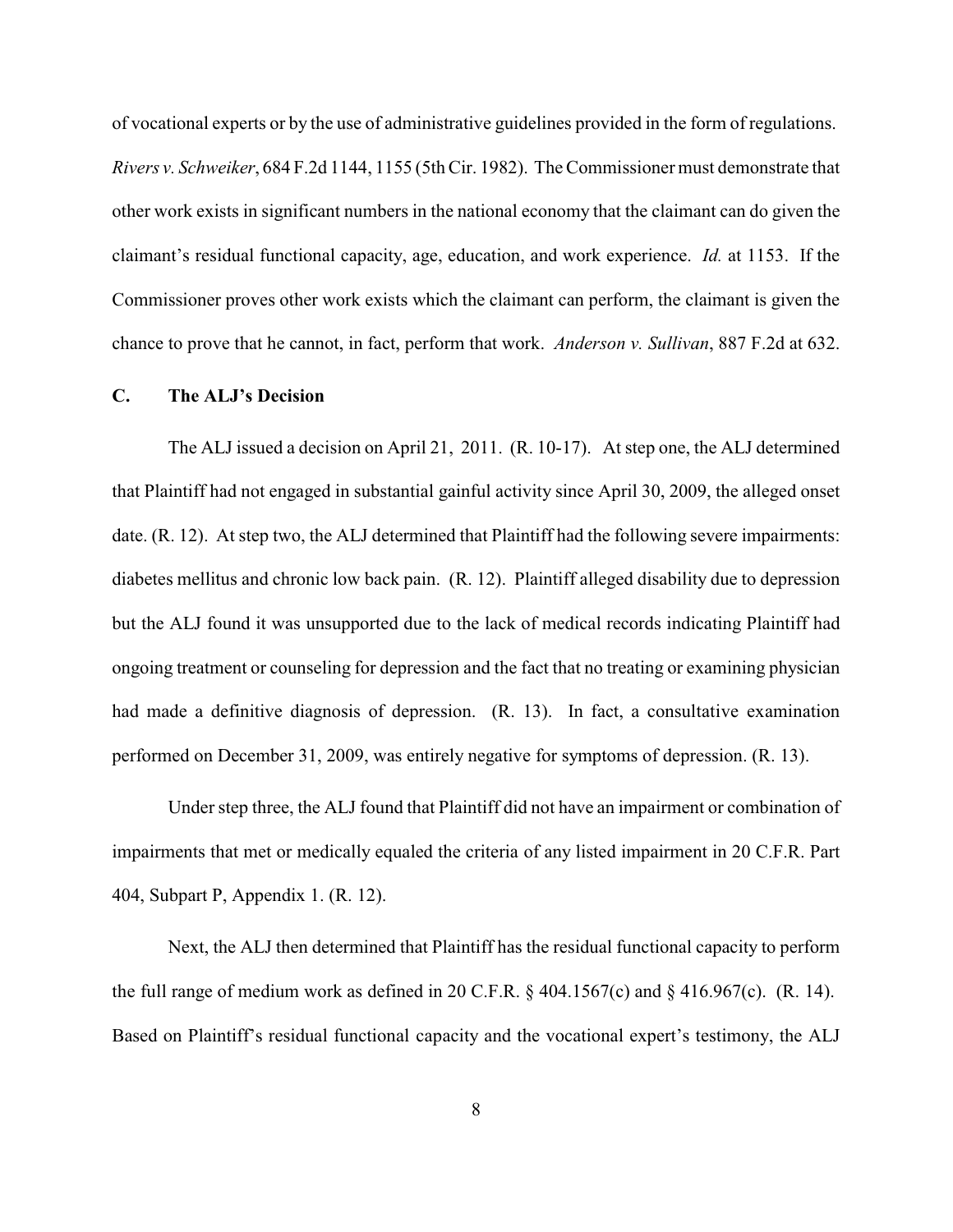concluded at step four that Plaintiff could perform his past relevant work as a milk products laborer and as a warehouse supervisor. (R.16). Accordingly, the ALJ ruled that Plaintiff was not disabled within the meaning of the Social Security Act. (R.17).

## **V. ANALYSIS**

Plaintiff claims that the ALJ failed to properly evaluate his mental impairment in accordance with 20 C.F.R. § 404.1520(a). Plaintiff reported that he gets depressed, has short term memory, gets very anxious, has problems sleeping, and no longer goes out socially. (Doc. 18:4). Plaintiff also argues that a consultative psychological examination should have been conducted to properly assess his alleged depression. (Doc. 18:4). In addition, Plaintiff claims that the residual functional capacity determination was not supported by substantial evidence because it failed to reflect all of his limitations. (Doc. 18:6). Specifically, Plaintiff argues that the ALJ failed to accommodate his limitations related to diabetic peripheral neuropathy, which affects his arms, shoulders, legs, and vision. $5$  (Doc. 18:7).

The Commissioner responds that Plaintiff failed to provide any medical evidence to substantiate his allegation of depression. (Doc. 21:5). As such, a consultative psychological examination was not necessary. (Doc. 21:7-8). With respect to the residual functional capacity determination, the Commissioner states that the ALJ's determination is supported by substantial evidence. (Doc. 21:8-10).

<sup>&</sup>lt;sup>5</sup> Plaintiff's Brief also makes one reference to the ALJ's failure to include all limitations regarding Plaintiff's obstructive pulmonary disease, but the Court's review of the medical record did not find any reference to that disease. (Doc. 18:8). As such, the Court will not address that issue.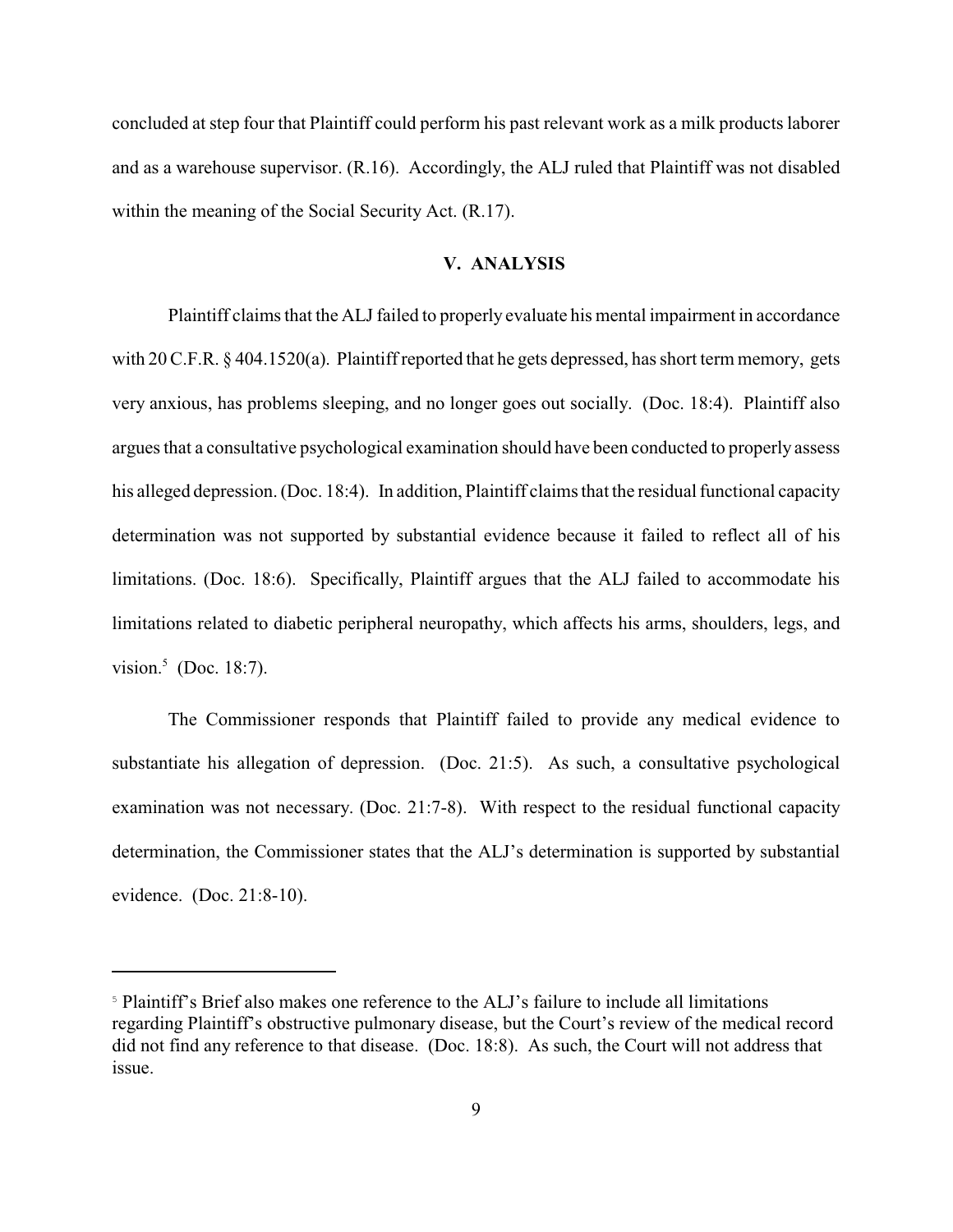## **A. The ALJ Properly Found that Plaintiff's Depression is Not a Severe Impairment.**

# **1. Plaintiff failed to meet his burden of proving that his depression is medically determinable.**

The burden of establishing disability within the meaning of the Social Security Act lies upon the claimant; there is no burden on the Commissioner to prove the absence of a claimant's alleged impairments. *Wren v. Sullivan*, 925 F.2d 123, 128 (5th Cir. 1991). The claimant has the initial burden of proving that he is disabled throughout the first four steps of the five-step review. *Greenspan v. Shalala*, 38 F.3d at 236. A finding that a claimant is disabled or is not disabled at any point in the five-step review is conclusive and terminates the analysis. *Lovelace v. Bowen*, 813 F.2d 55, 58 (5th Cir. 1987).

The finding of an impairment must be demonstrated by medically acceptable clinical and laboratory diagnostic findings. 42 U.S.C. § 423(d)(3), (d)(5); *Cook v. Heckler*, 750 F.2d 391, 393 (5th Cir. 1985); *Randall v. Astrue*, 570 F.3d 651, 657 (5th Cir. 2009). In the absence of any objective medical diagnostic findings, the agency does not possess the discretion to base a finding of impairment on the claimant's subjective complaints. 20 C.F.R. 404.1508. Underthe regulations, an impairment is medically determinable if it "result[s] from anatomical, physiological, or psychological abnormalities which can be shown by medically acceptable clinical and laboratory diagnostic techniques. A physical or mental impairment must be established by medical evidence consisting of signs, symptoms, and laboratory findings, not only by [a claimant's] statement of symptoms." 20 C.F.R. § 416.908. This evidence includes observations made by the physician during physical examinations and is not limited solely to laboratory findings or test results. *Loza v. Apfel*, 219 F.3d 378, 393 (5th Cir. 2000).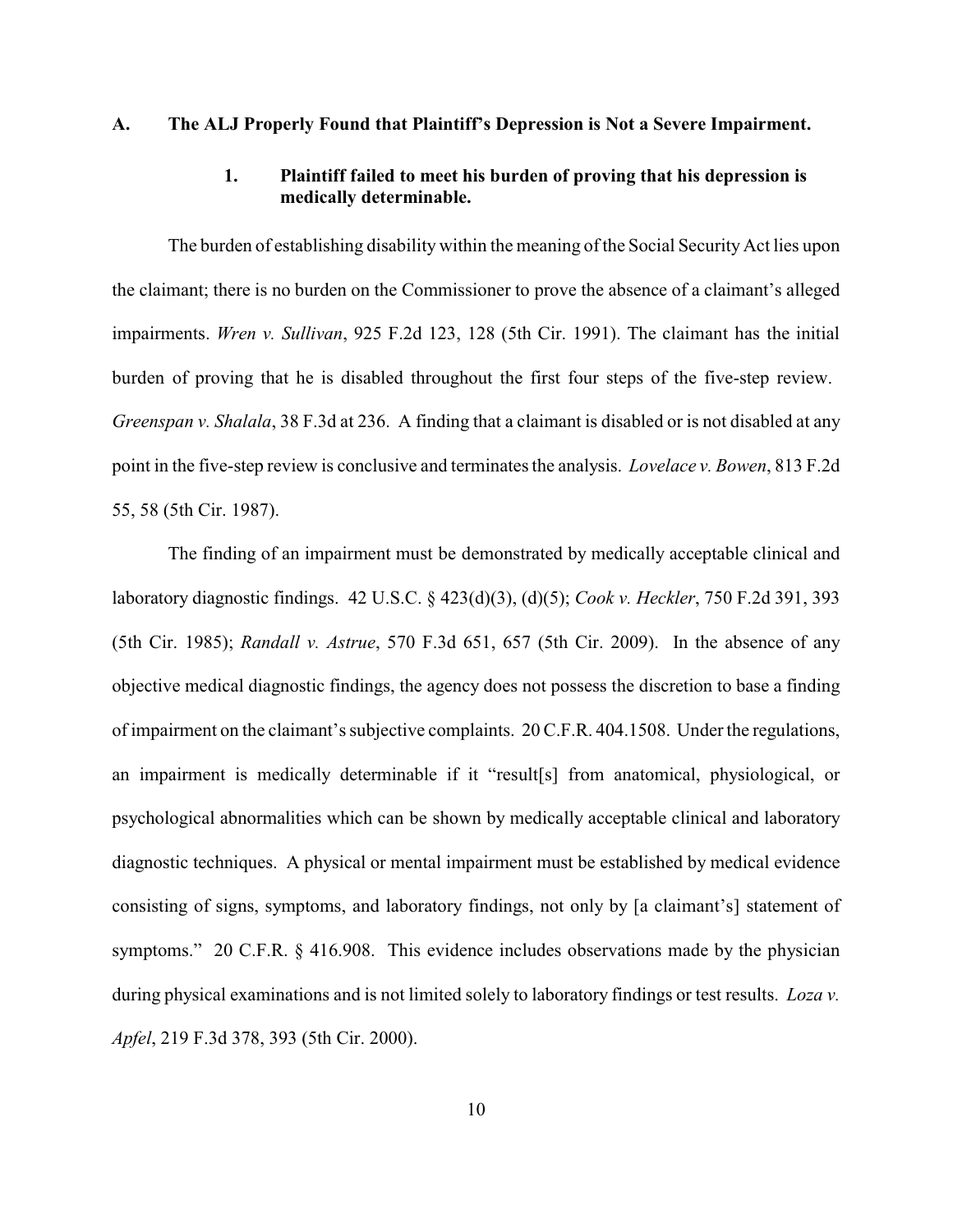The Social Security Administration has specific regulations governing the evaluation of the severity of a claimant's mental impairment that conform with *Stone*. 752 F.2d at 1101; 20 C.F.R. § 416.920a. The ALJ first considers whether a claimant has a medically determinable mental impairment. *See* 20 C.F.R. § 416.920a(b)(1). The ALJ must specify the symptoms, signs, and laboratory findings that substantiate the presence of each impairment. *Id.*; *Boyd v. Apfel*, 239 F.3d 698, 705 (5th Cir. 2001). Then, the ALJ must evaluate the degree of functional loss resulting from the claimant's mental impairments. 20 C.F.R. § 416.920a(b)(2).

If an impairment is found, the regulations require that the ALJ use a special psychiatric review technique ("special technique") that involves identifying each mental impairment specifically, rating the degree of functional limitation resulting from each impairment in four broad functional areas, and using those ratings to determine the severity of each impairment. 20 C.F.R. § 416.920a(c)(3). The ALJ must document his application of the special technique throughout the process and must include a specific finding of the degree of limitation in each of the functional areas described. 20 C.F.R. § 416.920a(e).

After the ALJ rates the degree of functional limitation resulting from any mental impairment, the ALJ determines the severity of such impairment. 20 C.F.R. § 416.920a(d). If the degree of functional loss falls below a specified level in each of the four areas, the ALJ must find the impairment is not severe at step two of the sequential evaluation process, generally concluding the analysis and terminating the proceedings. 20 C.F.R. § 416.920a(d)(1). If the degree of functional loss is "severe," the ALJ continues the evaluation process and moves on to step three.

This special analysis is undertaken only if the Plaintiff establishes he has a medically determinable mental impairment. 20 C.F.R. § 416.920a. In his brief, Plaintiff argues that there is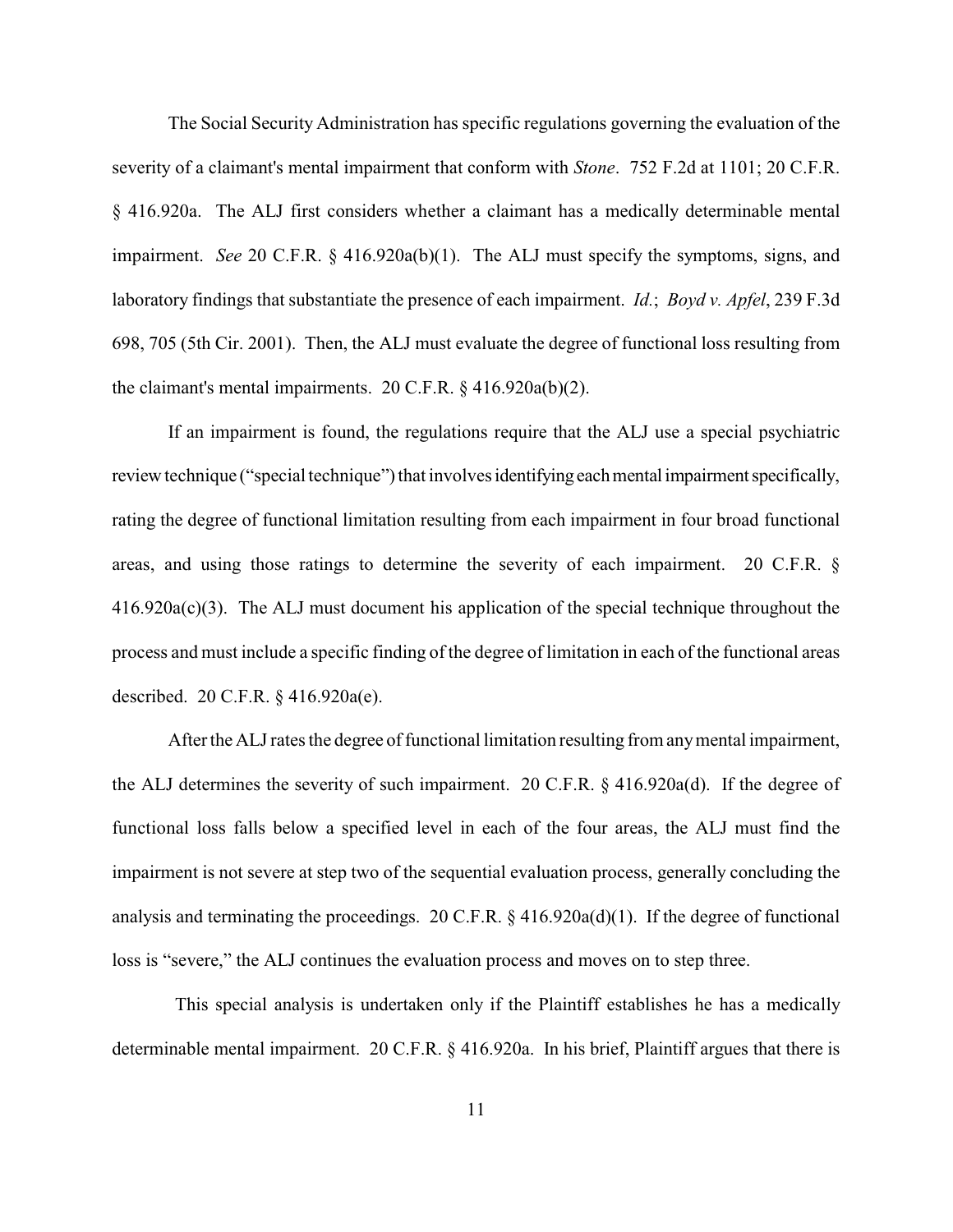evidence of a mental impairment that prevents him from working, and the impairment is severe and significant. (Doc. 18: 3). However, the only evidence available to the Court regarding Plaintiff's depression is his verbal testimony during the administrative hearing on January 25, 2011. (R. 38).

The Plaintiff stated in his testimony during the administrative hearing that he has depression. (R. 38). However, Plaintiff did not provide any objective medical evidence to support his allegation. As the ALJ pointed out, there were no medical records documenting any ongoing treatment or counseling for his depression. (R. 13). Neither has any treating or examining physician of Plaintiff made a definitive diagnosis of depression. (R. 13). Additionally, in the Function Reports dated December 3, 2009, and February 23, 2010, and the Disability Reports dated February 9, 2010, and February 10, 2010, Plaintiff never reported that he had depression. (R. 189-213). On the contrary, even though Plaintiff stated that he felt "more stressed," he considered himself "[doing] well" in handling stress and changes in routine. (R. 195).

In light of the various inconsistencies between Plaintiff's testimony and his Function and Disability Reports, and the Plaintiff's failure to provide any objective medical evidence or diagnosis, the Court holds that the Plaintiff failed to establish that his depression was a medically determinable mental impairment. The Court affirms the ALJ's findings that Plaintiff's alleged depression was not medically determinable as defined in the Social Security Act.

# **2. Plaintiff failed to raise the "requisite suspicion" that a consultative psychological examination was necessary.**

Plaintiff argues that his allegation of depression entitles him to a consultative evaluation. (Doc. 18:5). The decision to have a consultative evaluation is discretionary on the part of the ALJ but this discretion may be limited where a claimant raises the "requisite suspicion" that such an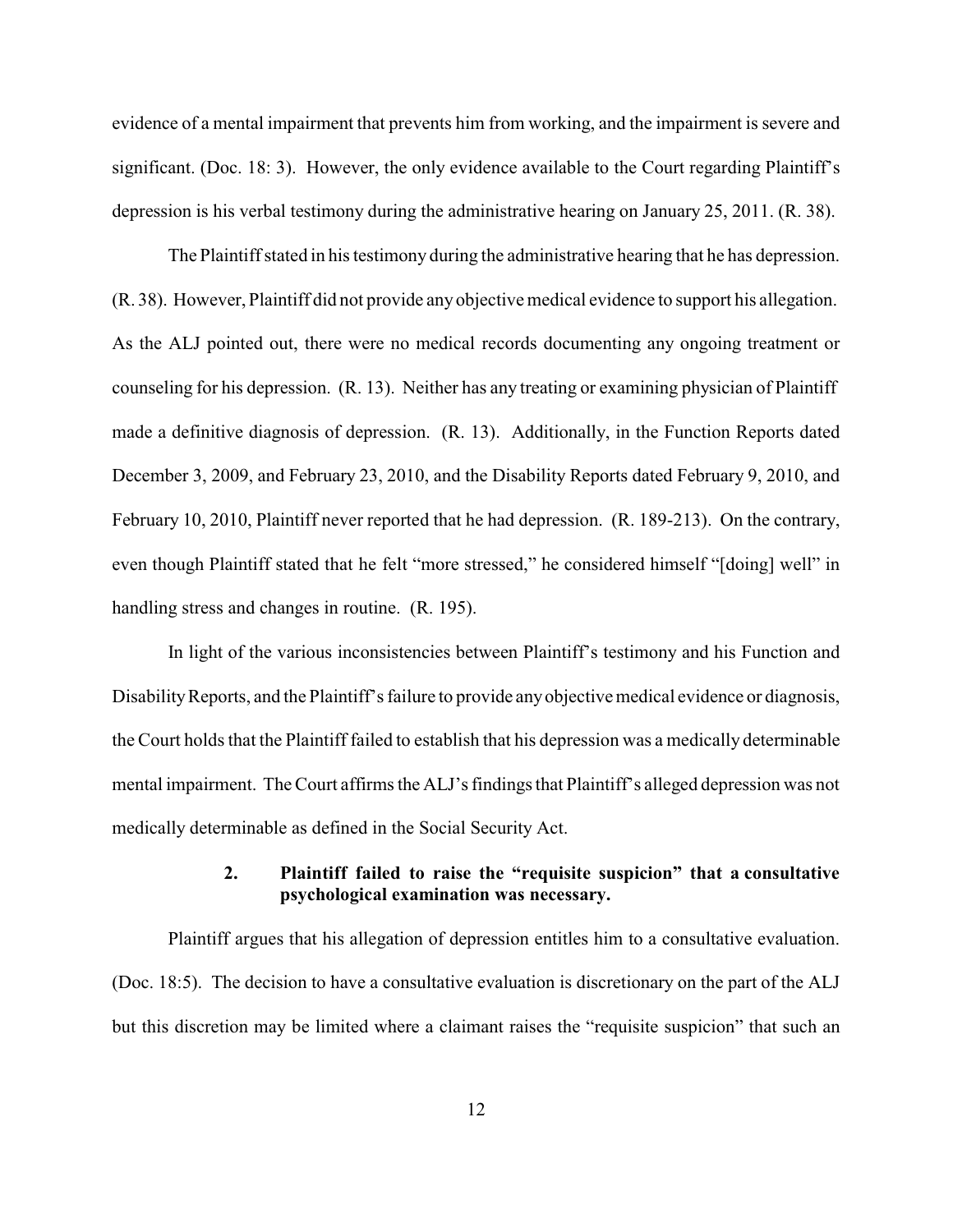evaluation is necessary for the ALJ to make a full inquiry. *Haywood v. Sullivan*, 888 F.2d 1463, 1472 (5th Cir. 1989). A consultative evaluation becomes "necessary" only when the claimant presents evidence sufficient to raise a suspicion concerning an impairment. *Jones v. Bowen*, 829 F.2d 524, 526 (5th Cir. 1987). Isolated comments about a claimant's impairment, viewed within the context of the whole record, are insufficient to raise suspicion of a mental impairment. *Pierre v. Sullivan*, 884 F.2d 799, 803 (5th Cir. 1989); *Domingue v. Barnhart*, 388 F.3d 462, 463 (5th Cir. 2004).

In the case at bar, Plaintiff failed to provide sufficient evidence to trigger the "requisite suspicion" entitling him to a consultative evaluation. There were no objective medical findings supporting Plaintiff's allegation of depression. The only reference to his depression was made during the administrative hearing. Plaintiff's statement, "I got depression," constitutes an isolated comment and did not raise the "requisite suspicion" necessary to trigger a consultative evaluation. (R.38). The ALJ did not err when he failed to order a consultative psychological evaluation.

## **B. The ALJ's RFC Determination is Supported by Substantial Evidence**

Plaintiff argues that the ALJ failed to accommodate all of his limitations in the residual functional capacity determination and that the determination is not supported by substantial evidence. (Doc.18:5). In response, the Commissioner argues that the medical records contain substantial evidence supporting the ALJ's determination. (Doc. 21:8-9).

Plaintiff claims that he could not work because his diabetes causes pain in his back, arms, legs, and causes tingling in his feet. (Doc. 18:6). He testified he has blurry vision, high blood pressure, and high cholesterol, along with his arthritis. (R. 30-31). As a result, Plaintiff cannot walk more than two blocks before he needs a break; he can only stand for about thirty minutes; he can only sit for thirty minutes before he has to get up and stretch; and he cannot lift objects weighing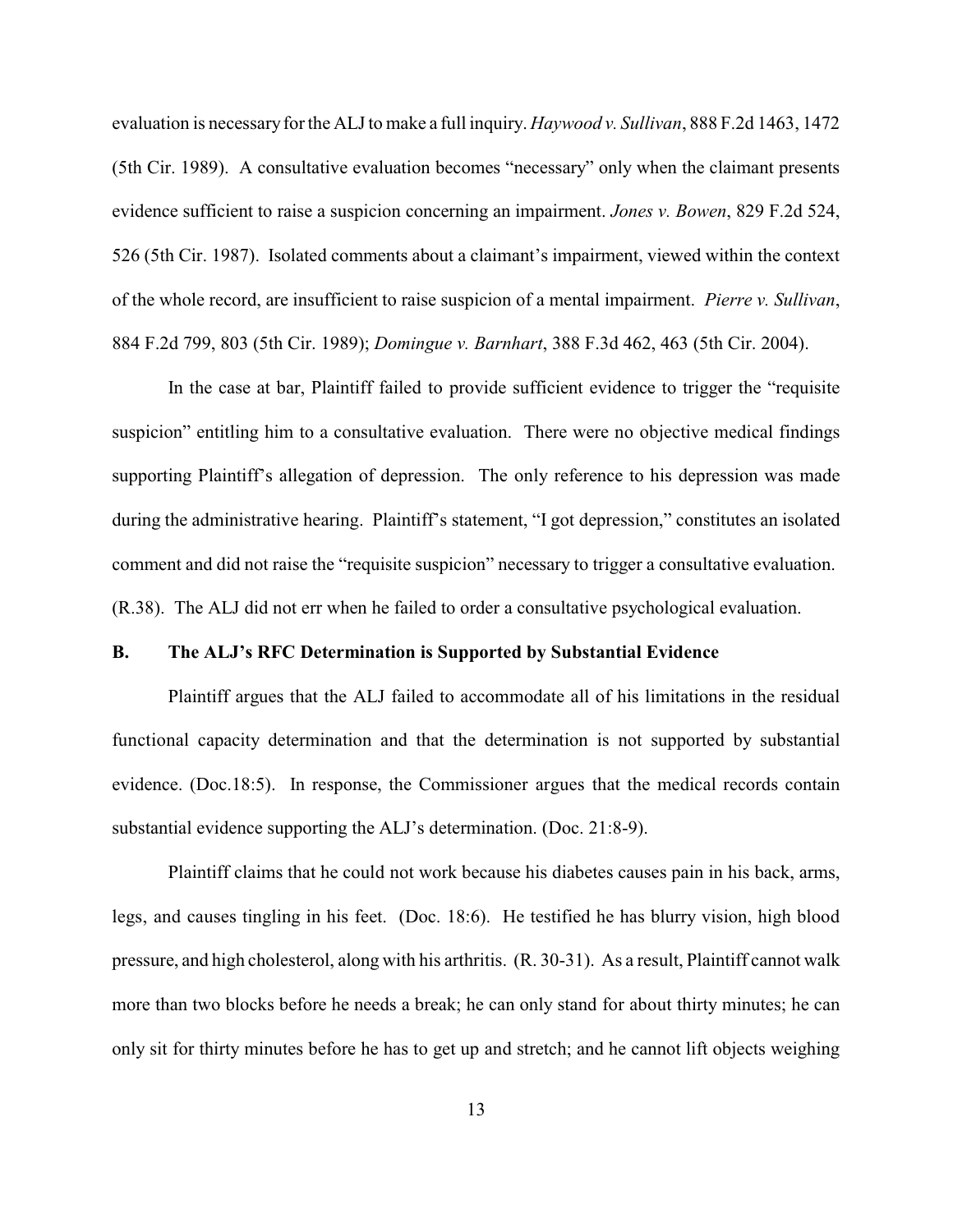more than ten pounds. (R. 36-37).

However, the objective record in evidence conflicts with these claims. According to the physical examination conducted by Dr. Augustine O. Eleje in December 2009, Plaintiff was found to have a normal gait and station, intact hand strength, full range of extremity motion, and no abnormal movements. (R. 236). Based in part on these findings, Dr. Eleje concluded that Plaintiff "has no limitations with sitting, standing, moving about, handling objects, lifting, carrying, hearing, [and] speaking." (R. 236). In addition, a medical history report prepared by Juanita Capouch, a nurse practitioner at San Vicente Clinic, in November 2010, reflects that Plaintiff had no sensory exam abnormalities, no cardiovascular symptoms, no psychological symptoms, no gastrointestinal symptoms, and no neurological symptoms during clinic visits occurring between June 1, 2010, and November 5, 2010. (R. 256-260). Furthermore, a record from the San Vicente Clinic shows that Plaintiff's blood pressure was well controlled, with readings of  $104/68$  and  $106/72$ .<sup>7</sup> (R. 256, 259). Also, despite Plaintiff's allegations of pain, Plaintiff's pain level was recorded as "0" on a scale of 0 to 10 during one of those visits to the clinic. (R. 256).

Additionally, Plaintiff claimed that his vision became blurry due to diabetes. (R.41). However, Dr. Eleje's examination shows that Plaintiff has uncorrected 20/50 vision and that he only needs to wear glasses for reading. (R. 195, 236). Likewise, Plaintiff claimed that he suffered from loss of short-term memory and stated that he needs his daughter to remind him to take his medication. (R. 39). However, in the Function Report dated December 3, 2009, Plaintiff stated that he needed no such reminders. (R. 191).

<sup>&</sup>lt;sup>7</sup>Measurements above 140/90 denote high blood pressure/hypertension. National Library of Medicine, http://www.ncbi.nlm.nih.gov/pubmedhealth/PMH0001502/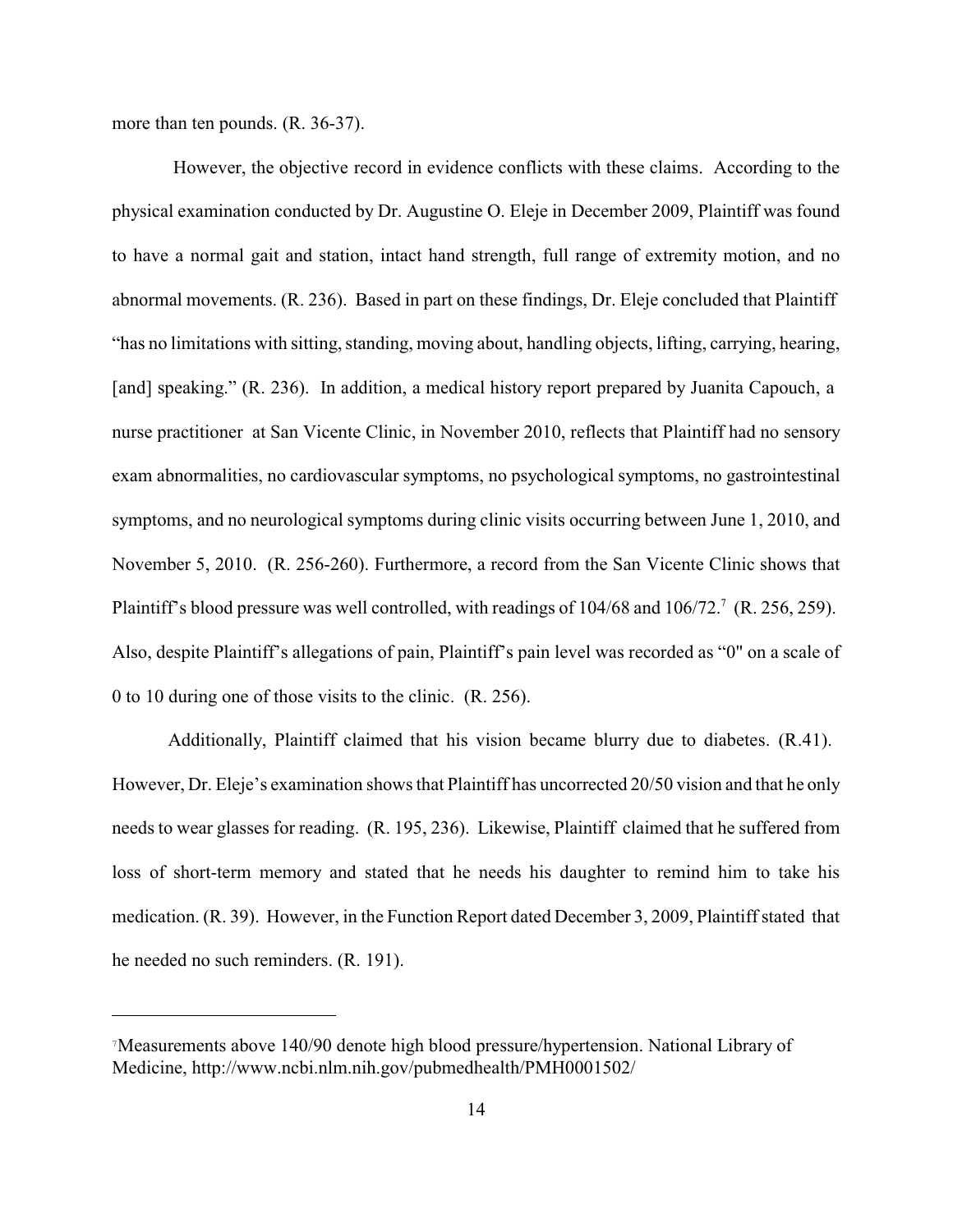While an ALJ must take into account a claimant's subjective allegations of pain in determining his residual functional capacity, the claimant must produce objective medical evidence of a condition that reasonably could be expected to produce the level of pain alleged. *Harper v. Sullivan*, 887 F.2d 92, 96 (5th Cir. 1989). The mere existence of pain does not automatically create grounds for disability, and subjective evidence of pain will not take precedence over conflicting medical evidence. *Id.* The ALJ reviewed the evidence and concluded that Plaintiff's testimony concerning the intensity, persistence, and limiting effects of these symptoms was not credible to the extent it was inconsistent with the residual functional capacitydetermination. (R.14). Thus, the ALJ found the objective medical evidence more persuasive than Plaintiff's testimony at the hearing. This Court gives great deference to the ALJ's residual functional capacity determination because it is "precisely the kind of determination that the ALJ is best positioned to make." *Falco v. Shalala*, 27 F.3d 160, 164 (5th Cir. 1994).

Moreover, the Court stresses that the relevant question for review is whether the ALJ's decision is supported by substantial evidence, not whether the record contains evidence to support the Plaintiff's allegations of impairments. *See Navarro v. Colvin*, No. A-12-CV-040-LY-AWA, 2013 WL 1704795, at \*3 (W.D. Tex. Apr. 19, 2013) (citing *Kinash v. Callahan*, 129 F.3d 736, 738 (5th Cir. 1997)). The determination of whether there is substantial evidence to support the fact findings of the Commissioner does not involve reweighingthe evidence, or trying the issues *de novo*. *Newton,* 209 F.3d at 452. Conflicts in the evidence are for the Commissioner and not for this Court to resolve. *Spellman*, 1 F.3d at 360.

After examining the record and the ALJ's opinion, the Court finds substantial evidence supports the ALJ's residual functional capacity determination.